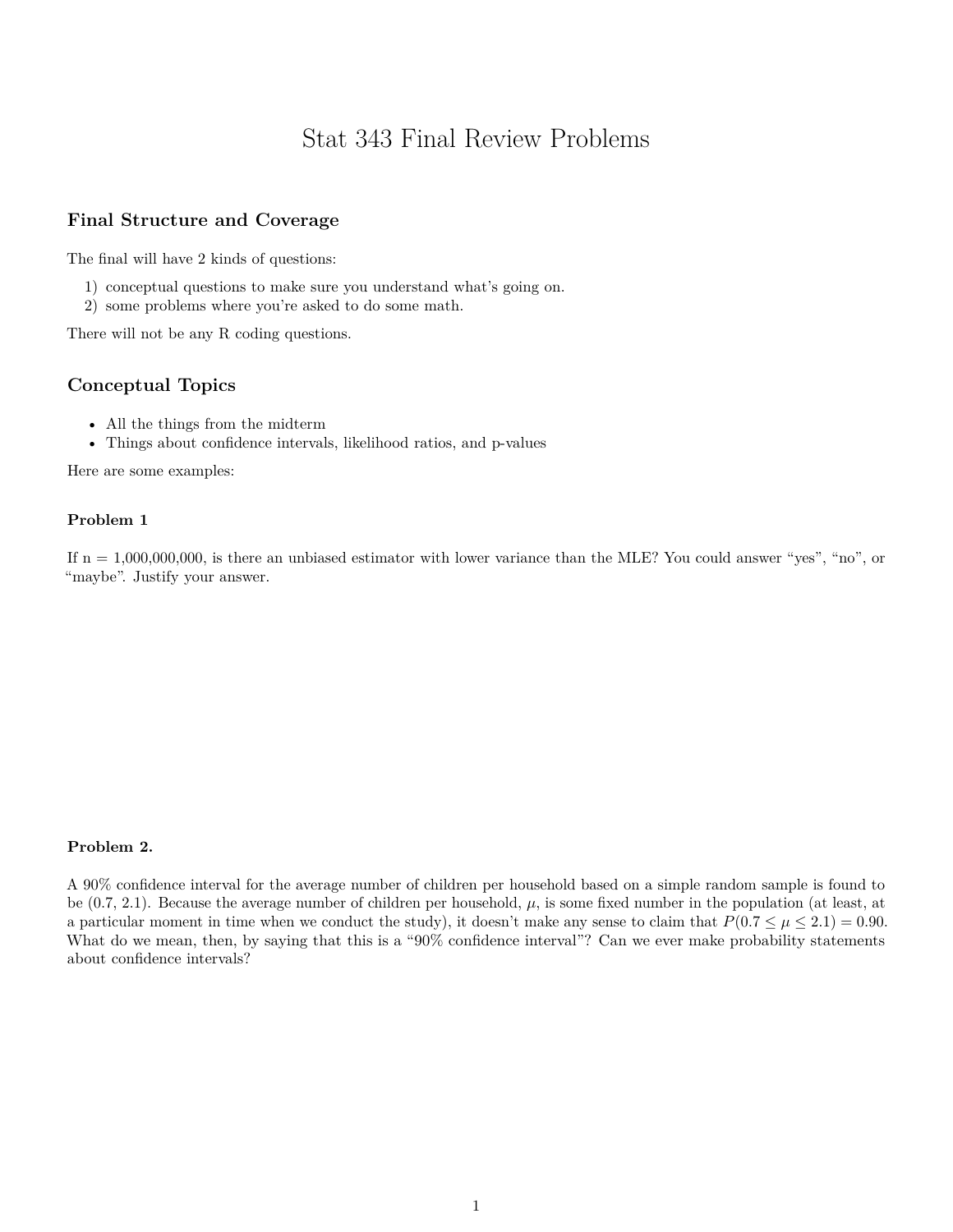**Problem 3. TRUE or FALSE?**

**(a) TRUE or FALSE: A 95% confidence interval contains 95% of the population.**

**(b) The central limit theorem states that as the sample size becomes large, the distribution of the sample** mean  $\bar{X}$  approaches a normal distribution. In class, we developed an approach to deriving a confidence **interval based on this result. TRUE or FALSE: For this interval estimation procedure, the actual coverage probability may not be exactly equal to the nominal coverage probability.**